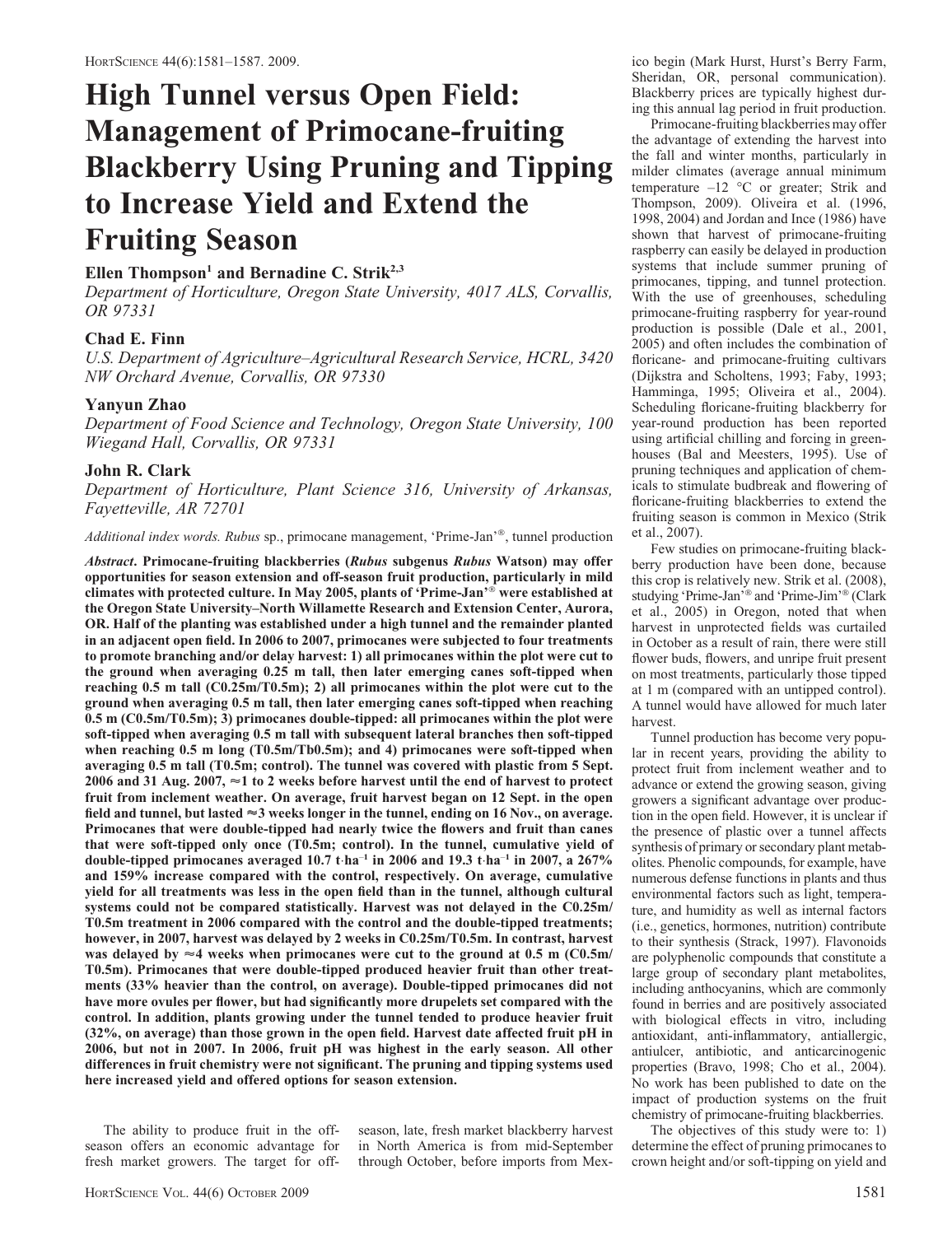fruiting season of 'Prime Jan'; and 2) evaluate the effect of fruiting season on the chemistry of fruit ripened on plants grown in tunnel and in open field production systems.

#### Materials and Methods

Tissue cultured plugs (300 count;  $\approx$  6 weeks old) of 'Prime-Jan' were potted into 1-L pots using a soilless, peat-based bedding plant mix on 19 Nov. 2004. Plants were fertigated weekly using a Hozon brass siphon mixer (1:16 ratio; Phytotronics Inc., Earth City, MO) with 100 ppm of 20N-4P-14K Peter's<sup>®</sup> Professional water-soluble fertilizer (The Scotts Co., Marysville, OH). Plants were kept in a greenhouse under long-daylighting conditions (18-h day, 6-h night) with minimum and maximum daily temperatures of  $\approx$ 11 and 29 °C, respectively, from 19 Nov. 2004 to 18 Apr. 2005. Plants were repotted in early 2005 into 7.5-L containers and acclimated in a Cravo® (Cravo Equipment Ltd., Brantford, Ontario, Canada) retractable roof structure until field planting.

On 6 May 2005, plants were transplanted to the field sites at the North Willamette Research and Extension Center, Aurora, Ore. (NWREC; lat. 45°17' N, long. 122°45' W; U.S. Dept. of Agriculture–Agricultural Res. Serv. hardiness zone 8; elevation 46 m; average last freeze date 17 Apr.; average first freeze date 25 Oct.; the weather records for this site can be viewed at Anonymous, 2008).

The site was a Willamette soil type (finesilty, mixed Mesic Pachic Ultic Argixerolls) with a pH of 5.6. Five  $t$ ·ha<sup>-1</sup> of dolomite lime [ $CaMg(CO<sub>3</sub>)<sub>2</sub>$ ], 48 kg·ha<sup>-1</sup> of potassium, and 2.7 kg·ha<sup>-1</sup> of boron were incorporated into the soil the fall before planting. Half of the plants were established in an uncovered high tunnel (61  $\times$  8.5 m; Haygrove Tunnels, Herefordshire, U.K.). The remaining plants were established in an ''open field'' planting adjacent to the high tunnel with an unplanted buffer of  $\approx$ 15 m between the two plantings. Plants were spaced 0.6 m in the row with 3 m between rows.

The tunnel and open field plantings were drip-irrigated (3.8 L-hr–1 emitters at 0.6-m spacing) as required, typically 30 min twice daily  $(3.8 \text{ L} \cdot \text{d}^{-1})$ , from June through September, and 15 min every other day  $(0.95 \text{ L} \cdot \text{d}^{-1})$ in October and Nov. 2006 and 2007. Luminance THB (Visqueen Building Products BPI, London, U.K.) plastic film (6 mm) was placed over the tunnel on 5 Sept. 2006 and 31 Aug. 2007,  $\approx$ 1 to 2 weeks before fruit harvest, and removed on 13 Nov. 2006 and 30 Nov. 2007, respectively. When present, plastic only covered the roof of the tunnel; the sides (1.5 m) and ends (8.5 m) were left open. No supplemental heat was provided in the tunnel. In late November of each year, plants from all treatments were pruned to the ground. Plots were fertilized with 55 kg-ha–1 of nitrogen, 15.4 kg-ha–1 of phosphorus, and 54.8 kg·ha<sup>-1</sup> of potassium each spring as a split application in April and May. Weeds were controlled by use of pre-emergent herbicides and mechanical methods as required. The hedgerow width of each plot was maintained at 0.45 m using cultivation. In the planting year, 2005, plants grew untrained and unmanipulated and no data were collected.

There were four replicates of the following treatments arranged as a randomized complete block design in the tunnel and field in 2006 to 2007: 1) all primocanes within the plot were cut to the ground (just above the crown) when averaging 0.25 m tall, then later emerging primocanes were soft-tipped (2 to 5 cm of the tip removed) when reaching 0.5 m tall (C0.25m/T0.5m); 2) all primocanes within the plot were cut to the ground when averaging 0.5 m tall, then later emerging primocanes soft-tipped when reaching 0.5 m tall (C0.5m/T0.5m); 3) primocanes doubletipped: all primocanes within the plot were soft-tipped when averaging 0.5 m tall, then any subsequent lateral branches soft-tipped when reaching 0.5 m long (T0.5m/Tb0.5m); and 4) all primocanes soft-tipped at 0.5 m (T0.5m; control). Five-plant plots were 3 m long with 1.5 m separating plots.

Data collection per plot in 2006 and 2007 included: date of primocane emergence, pruning and soft-tipping, first open flower, and stage of full black king fruit; total primocane length at bloom; apical branch length (the first lateral branch to emerge below the site of tipping; data collected biweekly in 2006 only); number of fruiting and nonfruiting canes; mean fruiting and nonfruiting cane length; and primocane fresh weight per plot in late November of each year (plot fresh weight included primocanes and any unsenesced leaves). A subsample of three primocanes per plot was collected and data recorded on: number of branches, total branch length (2006 only), total number of nodes (main cane + branches), total number of reproductive nodes (nodes that bore a flower bud or fruiting lateral), and total number of fruiting sites per cane (remnant pedicels of floral axes were counted where fruit excision was evident). The percentage of reproductive nodes (proportion of nodes that developed a flower bud or fruiting lateral) was calculated. Fruit harvest date (berries were picked every 7 d), yield per plot, and average berry weight  $(n = 25)$  were recorded and subsamples of fruit (n = 10 in 2006; n = 5 in 2007) from double-tipped and control treatments were frozen for later counts of set drupelets and unset ovules. The total number of ovules per flower was estimated by adding the number of drupelets and unset ovules (Strik et al., 1996). Cumulative yield was determined.

In 2006, photosynthetically active radiation ( $PAR$ ;  $\mu$ mol·m<sup>-2</sup>·s<sup>-1</sup>; averaged over 15 s) was measured on full sun days using a LI-250 photometer (LI-COR Biosciences, Lincoln, NE) in the tunnel and field during early, mid-, and late season fruit harvests. Photometer readings were collected 1 h before, during, and 1 h after solar noon at upper canopy height ( $\approx$ 1 m).

In both years, percent soluble solids (-Brix; TSS), pH, titratable acidity, total monomeric anthocyanins (TACY), and total phenolics were determined using pooled samples of berries from all treatments in both tunnel and open field during early (21 Sept.), mid- (12 Oct.), and late season (2 Nov.) harvests in 2006 and early (2 Oct.) and late season (6 Nov.) harvests in 2007. Percent soluble solids ( $n = 9$  in 2006;  $n = 3$  in 2007) was determined using a digital refractometer (Atago Palette PR-100, Tokyo, Japan). Berry  $pH (n = 3)$  was measured using a mixture of fruit (10 g subsample) and distilled water (1:9 w/v) that was homogenized using a kitchen blender before submersion of the electrode from a calibrated pH meter (IQ240; IQ Scientific Instruments, Inc., San Diego, CA). Titratable acidity was determined using a mixture of blended fruit (20-g subsample) and distilled water (1:2 w/v) titrated (Brinkman Digital Buret, Brand, W. Germany) with 0.1 N NaOH to an end point of pH 8.1 and expressed as equivalent weight of anhydrous citric acid in g/100 g fresh weight (FW).

The extraction procedure for TACY and total phenolics was modified from the method of Rodriguez-Saona and Wrolstad (2001) by using bulk samples of fresh fruit (100 g), which were squeezed through cheesecloth to yield a 15-g subsample of blackberry juice. Extractions were replicated twice for each sample and date and were stored at  $-70$  °C until analyzed.

Total monomeric anthocyanins were determined using the pH differential method described by Giusti and Wrolstad (2001). All analyses were replicated twice with means calculated.

Total phenolics were determined as gallic acid equivalents (GAE) using the method of Singleton and Rossi (1965). The absorbance of samples and standards were measured at 765 nm using a Shimadzu 300 ultraviolet spectrophotometer (Shimadzu Scientific Instruments, Columbia, MD) and 1-cm path length disposable cells. Results were calculated as milligrams GAE/100 g FW. All analyses were replicated twice with means calculated.

Temperature at midcanopy (0.5 m) and of soil (at 5- and 10-cm depths) was collected using HOBO H8 data loggers with external sensors; ambient air temperature and relative humidity (RH) data were collected using HOBO Pro Series data loggers (Onset Computer Corp., Bourne, MA). Data points for temperature and RH were logged once per hour, offloaded biweekly, and averaged manually throughout the growing seasons.

Growth of apical branch length over time (2006 only) for each treatment was analyzed using analysis of variance (ANOVA) repeated

Received for publication 12 Mar. 2009. Accepted for publication 18 June 2009.

We would like to recognize partial financial support provided by the Oregon Raspberry and Blackberry Commission and the Northwest Center for Small Fruits Research.

We appreciate the valuable assistance of Gil Buller and Nicole Hampton.

<sup>&</sup>lt;sup>1</sup>MS graduate student.

<sup>2</sup> Professor and Extension Berry Crops Specialist. <sup>3</sup>To whom reprint requests should be addressed; e-mail strikb@hort.oregonstate.edu.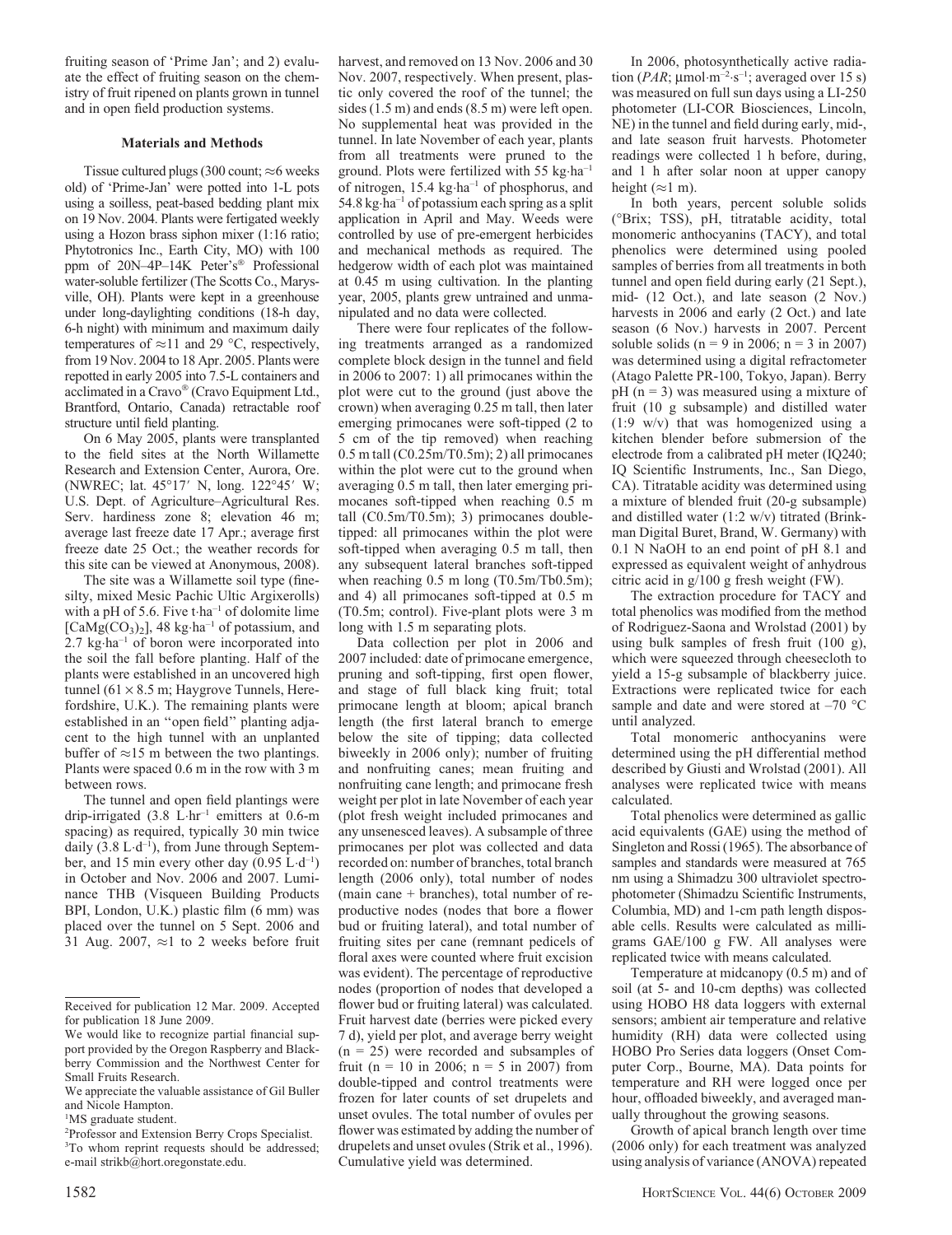measures (PROC GLM; Version 9.1; SAS Institute Inc., Cary, NC). Treatment effects on other data collected were analyzed using ANOVA in PROC GLM; means were separated using the PROC MEANS command, in which  $t$  tests generated a least significant difference value. The tunnel and open field cultural systems could not be compared statistically, because the plots were adjacent and not replicated. Thus, trends in the data are described.

#### Results and Discussion

Growth. In both years, primocanes began emerging in early February. Growth of 'Prime-Jan' was affected by primocane pruning. There was no apparent effect of the tunnel on primocane growth, because there was no plastic on the tunnel until harvest time in both years, when growth had slowed and fruit ripening began. Primocanes in the C0.5m/T0.5m treatment (cut 22 May and tipped 26 June, on average) were significantly delayed in development (Fig. 1). Apical branch length was shortest in the C0.5m/T0.5m treatment and averaged 0.45 m (data not shown); the average number of nodes per cane was 62 for the 2006 to 2007 seasons in both tunnel and open field (Table 1). In contrast, the apical branch length of primocanes that were tipped at 0.5 m (T0.5m; control; tipped 22 May, on average) averaged 1.1 m (data not shown); the long branches tended to arc toward the ground. The control treatment consistently had the longest apical branch length throughout the growing season (2006 only; data not shown) and averaged 104 nodes per cane over the 2006 to 2007 seasons (Table 1). Primocanes in the C0.25m/ T0.5m treatment (cut 26 Apr. and tipped 7 June, on average; Fig. 1) or that were doubletipped (T0.5m/Tb0.5m; main cane tipped 22 May and 29 June for branches, on average) produced apical branches of similar length (data not shown), averaging 0.8 m at the end of the 2006 to 2007 seasons. Primocanes that grew after having been cut to the ground, however, consistently had fewer nodes than plants that were double-tipped (Table 1). The number of branches was not significantly affected by treatment (e.g., time of tipping) and averaged four branches per cane in 2006 and three branches per cane in 2007 (data not shown).

Flowering and reproductive morphology. Flower bud development occurred when the tunnel was not covered with plastic, because there was no apparent difference in flower number between plants grown in the tunnel and in the open field. On average, primocanes that were double-tipped developed twice the number of reproductive nodes and fruit and tended to have a higher percentage of reproductive nodes than any other treatment in both years (Table 1). Soft-tipped branches in double-tipped canes typically developed two to three inflorescences (0.10 to 0.15 m in length), whereas untipped branches in all other treatments ended in a single inflorescence. Other studies on 'Prime-Jan' have

showed that soft-tipping at 1 m removed apical dominance and promoted branching (Strik et al., 2008; Thompson et al., 2007). The additional pruning of soft-tipped branches in the double-tipped treatment likely had a similar effect on promoting inflorescence development. However, it is important to tip main canes and branches before flower bud development; soft-tipping after flower buds have formed reduces yield (personal observation). Drake and Clark (2003) noted that tipping canes after plants had shifted to the reproductive mode (canes tipped 2 weeks after inflorescence appearance) was detrimental to yield. Primocanes that were tipped at 0.5 m (T0.5m; control) consistently averaged the lowest percentage of reproductive nodes, although differences among treatments were only significant in the tunnel in 2006 and 2007 (Table 1). In contrast, treatments that were cut to the ground to delay harvest averaged a higher percentage of reproductive nodes compared with the control, although again, differences were only significant in the tunnel in 2006 and 2007. It is possible that during regrowth, canes may have branched from the crown, subsequently averaging more canes per plant and thus producing a higher percentage of reproductive nodes overall.

Bloom was delayed by almost 1 month in primocanes managed as C0.5m/T0.5m



Fig. 1. Average date of primocane emergence (E), cutting (C), tipping main primocane at 0.5 m (T), tipping branches at 0.5 m (T<sub>b</sub>), bloom (B), first fruit harvest (H<sub>0</sub>), 50% harvest (H<sub>1</sub>), and final harvest (H<sub>f</sub>) of 'Prime Jan' blackberry grown in open field or a tunnel at the North Willamette Research and Extension Center, 2006 to 2007 ( $n = 8$ ).

| Table 1. The effect of pruning and tipping on the flowering and fruiting in primocanes of 'Prime-Jan' |
|-------------------------------------------------------------------------------------------------------|
| blackberry grown in a tunnel or the open field at North Willamette Research and Extension Center,     |
| 2006 to 2007 (n = 4; mean $\pm$ se).                                                                  |

|              |                           |                               | Fruiting                | Reproductive    | Fruiting                |
|--------------|---------------------------|-------------------------------|-------------------------|-----------------|-------------------------|
| Year/culture | Treatment <sup>2</sup>    | Total nodes/cane <sup>y</sup> | sites/cane <sup>x</sup> | nodes $(\% )$   | canes/plot <sup>w</sup> |
| 2006         | C0.25m/T0.5m              | $64 \pm 9.6$                  | $41 \pm 2.6$ b          | 52 <sub>b</sub> | $54 \pm 7.5$ a          |
| Tunnel       | C0.5m/T0.5m               | $61 \pm 6.2$                  | $48 \pm 5.3$ bc         | 68ab            | $34 \pm 15.4$ b         |
|              | T0.5m/Tb0.5m              | $106 \pm 8.7$                 | $111 \pm 12.1$ a        | 74 a            | $29 \pm 3.9 b$          |
|              | T0.5m                     | $155 \pm 28.1$                | $27 \pm 2.3$ c          | 18c             | $29 \pm 2.7$ b          |
|              | Significance <sup>v</sup> | <b>NS</b>                     | ***                     | ***             | *                       |
| Field        | C0.25m/T0.5m              | $58 \pm 3.9$                  | $44 \pm 4.5$ ab         | 58              | $56 \pm 5.4$ a          |
|              | C0.5m/T0.5m               | $58 \pm 9.2$                  | $26 \pm 7.0$ b          | 40              | $46 \pm 4.0$ b          |
|              | T0.5m/Tb0.5m              | $73 \pm 8.2$                  | $56 \pm 5.3$ a          | 67              | $48 \pm 6.5$ ab         |
|              | T0.5m                     | $81 \pm 3.4$                  | $23 \pm 7.5$ b          | 36              | $41 \pm 7.8$ b          |
|              | Significance              | <b>NS</b>                     | *                       | <b>NS</b>       | *                       |
| 2007         | C0.25m/T0.5m              | $65 \pm 2.3$ b                | $43 \pm 2.9$ b          | 38 <sub>b</sub> | $82 \pm 3.3$ a          |
| Tunnel       | $C0.5$ m/T $0.5$ m        | $67 \pm 3.0$ b                | $50 \pm 5.7$ b          | 43 a            | $59 \pm 1.2 b$          |
|              | T0.5m/Tb0.5m              | $118 \pm 4.5$ a               | $99 \pm 8.5 a$          | 46 a            | $48 \pm 5.1$ b          |
|              | T0.5m                     | $96 \pm 3.5 a$                | $53 \pm 7.3$ b          | 30c             | $55 \pm 3.2 b$          |
|              | Significance              | ***                           | ***                     | ***             | ***                     |
| Field        | C0.25m/T0.5m              | $69 \pm 3.0 b$                | $37 \pm 2.1$ b          | 36c             | $87 \pm 7.8$            |
|              | C0.5m/T0.5m               | $60 \pm 2.5$ b                | $38 \pm 3.2 b$          | 44 b            | $80 \pm 5.3$            |
|              | T0.5m/Tb0.5m              | $99 \pm 4.4 a$                | $100 \pm 9.2$ a         | 55 a            | $69 \pm 5.2$            |
|              | T0.5m                     | $82 \pm 4.0$ b                | $51 \pm 4.5$ b          | 35c             | $73 \pm 7.9$            |
|              | Significance              | *                             | ***                     | ***             | <b>NS</b>               |

z C0.25m/T0.5m: all primocanes cut to the ground when 0.25 m tall, then later emerging primocanes softtipped at 0.5 m; C0.5m/T0.5m: all primocanes cut to the ground when 0.5 m tall, then later emerging primocanes soft-tipped at 0.5 m; T0.5m/Tb0.5m: all primocanes soft-tipped at 0.5 m tall, then subsequent lateral branches soft-tipped at 0.5 m long; and T0.5m; control: all primocanes soft-tipped at 0.5 m. y Total number of nodes/cane (main cane + branches).

x Total flowers/cane.

wNumber of canes per plot with evidence of fruiting.

"NS, \*, \*\*, \*\*\*Nonsignificant or significant at  $P \le 0.05$ , 0.01, or 0.001, respectively, within year and culture. Means followed by the same letter within year and culture are not significantly different ( $P > 0.05$ ).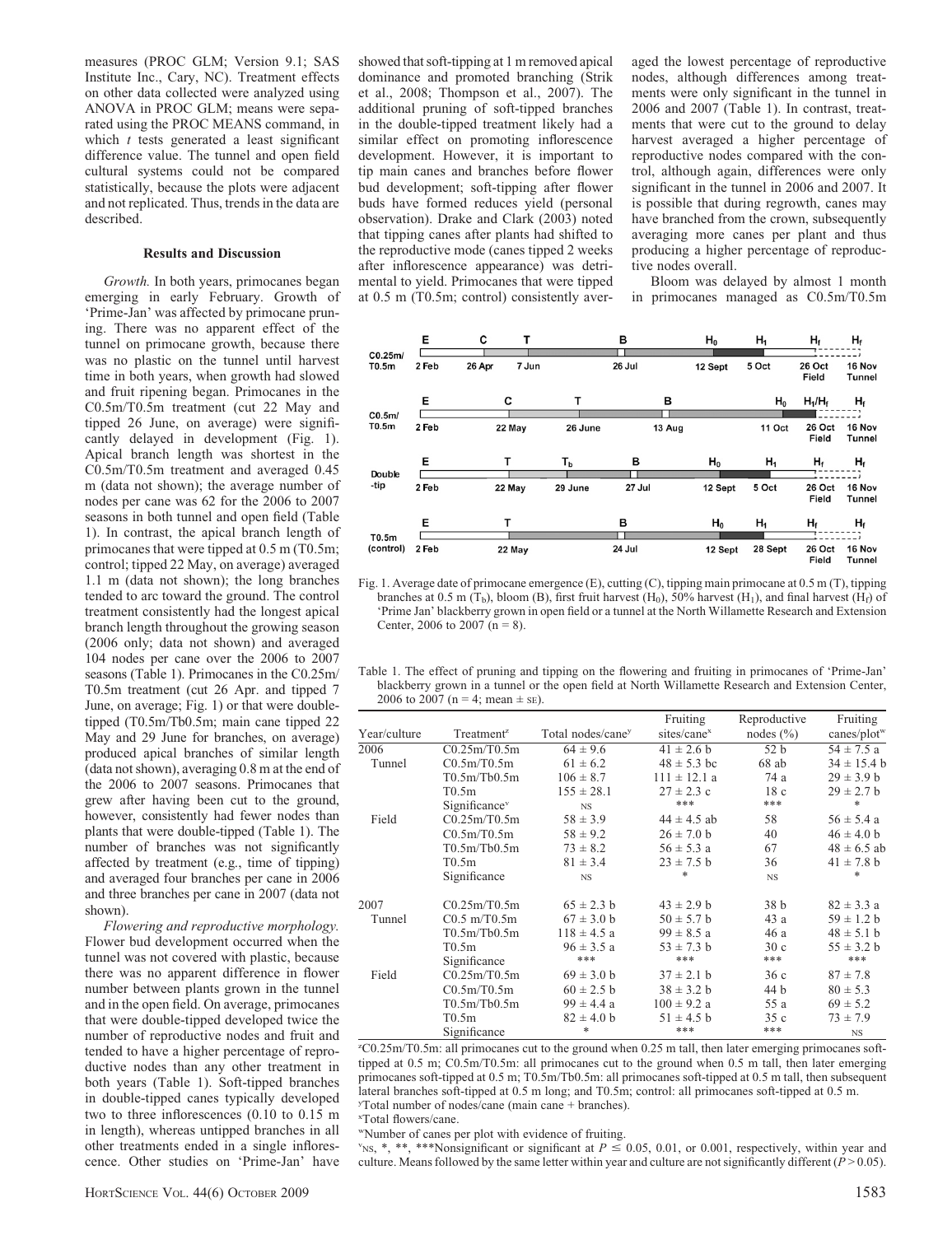compared with other treatments (Fig. 1). In 2006, primocanes were significantly longer at bloom (1.4 m;  $P \le 0.001$ ) in control plants, T0.5m, than in the T0.5m/Tb0.5m and C0.25m/T0.5m treatments (1.2 m, on average). Primocanes that were managed as C0.5m/T0.5m were significantly shorter at bloom than any other treatment, averaging 0.98 m (data not shown). In 2007, there was no significant effect of treatment on primocane length at bloom, although trends were similar (data not shown).

Fruiting season and yield. The date of first fruit harvest was similar in the tunnel and field in 2006 and 2007; plastic was not placed on the tunnel until  $\approx$ 1 to 2 weeks before the first harvest. The average date of the terminal fruit turning fully black, 14 Sept., and thus beginning harvest, was delayed  $\approx$ 4 weeks in the C0.5m/T0.5m treatment ( $P \le 0.001$ ) compared with all other treatments (Fig. 1). In both years, yield was low for the first few harvests; treatment effects on yield became more apparent after this time (Fig. 2).

Tunnel protection extended fruit harvest by  $\approx$  3 weeks in both years. Thus, cumulative yield for all treatments, except the control in 2006 (T0.5m), was higher in the tunnel than in the open field (Table 2; Fig. 2). In the tunnel, cumulative yield was significantly higher in double-tipped primocanes (T0.5m/ Tb0.5m) than all other treatments in both years. In 2006 and 2007, double-tipping primocanes in the tunnel increased yield by 267% and 159%, respectively, as compared with the control (Table 2). Although the cultural systems could not be compared statistically, cumulative yield for double-tipped primocanes was 47% less in the open field than in the tunnel, on average. Strik et al. (2008) reported that tipping primocanes at 1.0 m increased yield threefold and berry weight in 'Prime-Jan' and 'Prime-Jim' compared with untipped canes. They reported a yield of 5.7 t-ha<sup>-1</sup> in 'Prime Jan' that was tipped at 1 m, but found that yield would have been much higher had harvest not been curtailed by rain in their open field study (Strik et al., 2008). In this study, tipping canes at 0.5 m (T0.5m; control) produced yields of 3 to 4 t-ha–1 in the open field. It is not known if tipping at 1 m would have produced a higher yield than tipping at 0.5 m.

In 2007, primocanes in the "cut" treatments (C0.25m/T0.5m and C0.5m/T0.5m) had the lowest yields in the tunnel and open field (Table 2). Plots that were managed as C0.5m/T0.5m produced primocanes that were significantly delayed in growth, flowering, and fruiting. Yields were also greatly reduced as a result of the shortened growing season, low light, and cool fall temperatures. Similar results have been reported in primocane-fruiting raspberry. In Portugal, Oliveira et al. (1996, 1998, 2004) found that cutting primocanefruiting raspberries to the ground in July and August extended the harvest season to December and January, but low light and temperature limited yields. Biomass removal (cutting) of actively growing primocanes during the summer likely removed a large



Harvest dates, 2006

Fig. 2. Cumulative yield (kg/plot) of 'Prime-Jan' blackberry as affected by primocane pruning in the (A) tunnel and (B) open field, North Willamette Research and Extension Center, 2006 ( $n = 4$ ).

Table 2. The effect of primocane pruning and tipping on yield and berry weight of 'Prime-Jan' blackberry grown in a tunnel or the open field at the North Willamette Research and Extension Center, 2006 to 2007 (n = 4; mean  $\pm$  sE).

|      | Treatment <sup>z</sup>    | Tunnel           |                  | Field            |                 |
|------|---------------------------|------------------|------------------|------------------|-----------------|
| Year |                           | Yield (kg/plot)  | Berry wt $(g)$   | Yield (kg/plot)  | Berry wt $(g)$  |
| 2006 | C0.25m/T0.5m              | $5.4 \pm 0.6$ b  | $5.0 \pm 0.1$ b  | $4.3 \pm 0.6$ ab | $3.4 \pm 0.4 a$ |
|      | C0.5m/T0.5m               | $1.5 \pm 0.3$ c  | $4.0 \pm 0.5$ c  | $0.3 \pm 0.09$ c | $1.9 \pm 0.5$ b |
|      | T0.5m/Tb0.5m              | $9.9 \pm 1.2$ a  | $6.8 \pm 0.1$ a  | $5.8 \pm 1.0 a$  | $4.1 \pm 0.4$ a |
|      | T0.5m                     | $2.7 \pm 0.4$ c  | $4.4 \pm 0.2$ bc | $2.8 \pm 0.5$ b  | $3.1 \pm 0.4$ a |
|      | Significance <sup>y</sup> | ***              | ***              | ***              | *               |
| 2007 | C0.25m/T0.5m              | $4.4 \pm 0.3$ c  | $6.9 \pm 0.1$ c  | $2.0 \pm 0.2$ c  | $5.9 \pm 0.3$ b |
|      | C0.5m/T0.5m               | $4.9 \pm 0.5$ c  | $7.5 \pm 0.2$ b  | $1.3 \pm 0.1$ c  | $5.7 \pm 0.1$ b |
|      | T0.5m/Tb0.5m              | $17.9 \pm 1.1$ a | $8.1 \pm 0.9$ a  | $8.4 \pm 0.4$ a  | $7.2 \pm 0.1$ a |
|      | T0.5m                     | $6.9 \pm 0.5$ b  | $6.5 \pm 0.1$ c  | $4.0 \pm 0.5$ b  | $5.9 \pm 0.3 h$ |
|      | Significance              | ***              | ***              | ***              | **              |

z C0.25m/T0.5m: all primocanes cut to the ground when 0.25 m tall, then later emerging primocanes softtipped at 0.5 m; C0.5m/T0.5m: all primocanes cut to the ground when 0.5 m tall, then later emerging primocanes soft-tipped at 0.5 m; T0.5m/Tb0.5m: all primocanes soft-tipped at 0.5 m tall, then subsequent lateral branches soft-tipped at 0.5 m long; and T0.5m; control: all primocanes soft-tipped at 0.5 m.  $y_{NS}$ , \*, \*\*, \*\*\*Nonsignificant or significant at  $P \le 0.05$ , 0.01, or 0.001, respectively, within tunnel or field. Means followed by the same letter within year and culture are not significantly different  $(P > 0.05)$ .

amount of soluble protein and carbohydrate photoassimilates in the whole plant system. Oliveira et al. (2007) found that primocanes of 'Autumn Bliss' that had been cut to the ground in late July (when  $\approx 0.6$  m tall) subsequently produced low yields yet high levels of reserves in the roots at the end of harvest in December. It is unclear whether these plants accumulated root reserves at the expense of fruiting. However, under growth-limiting conditions (low light, cool temperature), it is possible that the root system sink was stronger than the fruiting sink. Because cutting primocanes to the ground in the summer did not deplete carbohydrate reserves in 'Autumn Bliss', it remains a viable option for season extension in primocane-fruiting raspberry. The same may be true for primocanefruiting blackberry. However, cutting canes to the ground at heights such as the C0.5m/ T0.5m treatment used in our study would only be possible in warm climates or in a heated tunnel in cooler climates as a result of the long delay in growth and development.

Primocanes that were managed as C0.25m/ T0.5m produced less yield in 2007 than in 2006 in the tunnel and field; all other treatments produced more fruit in 2007 than 2006,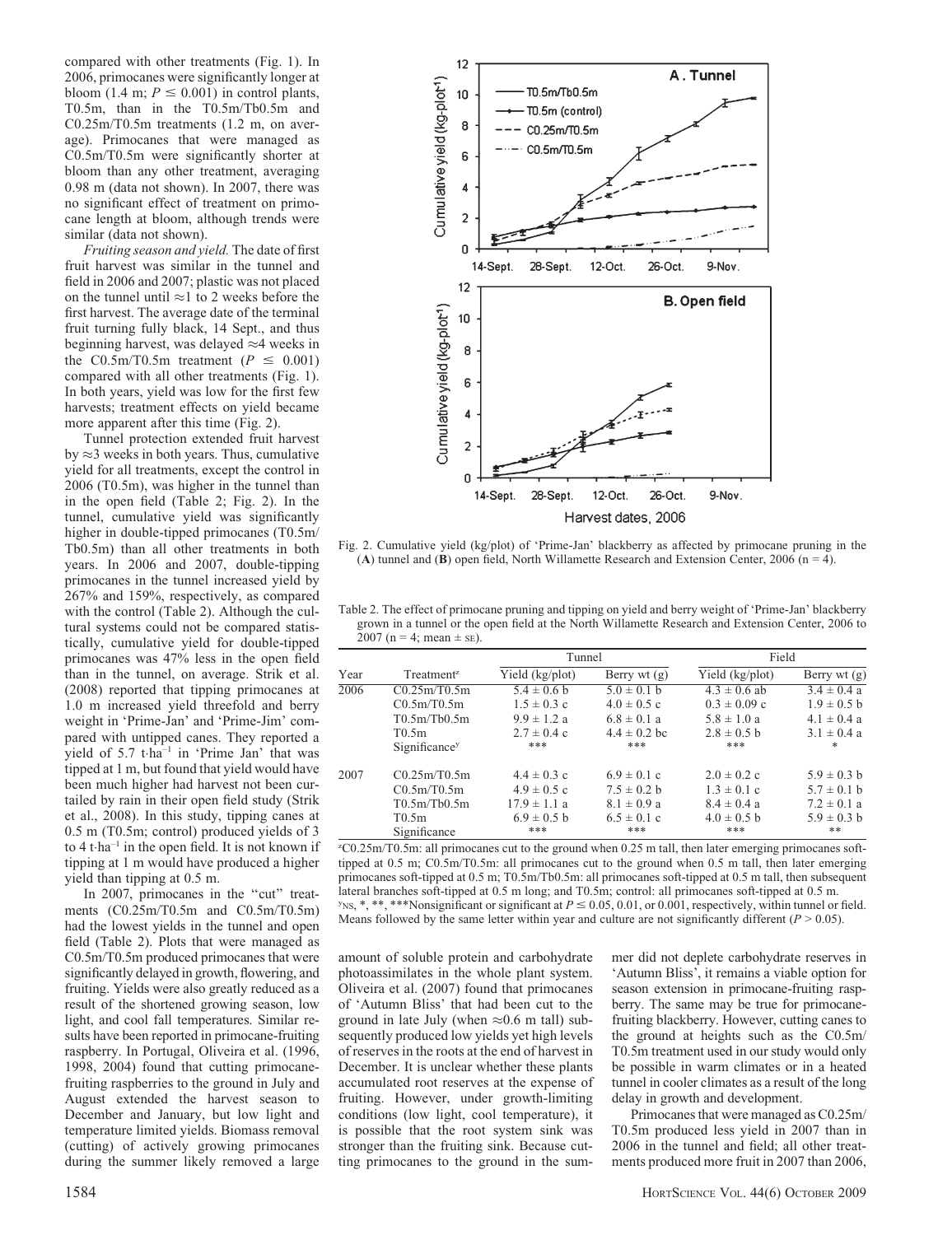as expected with a more mature planting (Table 2). It is possible that perennial removal of biomass by cutting canes in midspring (26 Apr.; C.25m/T0.5m), soon after the first split application of fertilizer (average first application date 10 Apr.; average second application date 18 May for 2006 to 2007), may have negatively impacted regrowth, crown nutrient status, and subsequent fruit production in 2007. Plant nutrition, however, was not monitored. In contrast, plants that were cut to the ground in late spring (22 May; C0.5m/T0.5m) did not have lower yields in 2007. The second split -application of fertilizer, however, coincided well with primocane regrowth. Nonetheless, the trend for heavier berries in 2007 was consistent for all treatments (Table 2). In both years, plots that were managed as C0.25m/T0.5m produced the highest number of fruiting canes (Table 1). The number of nonfruiting canes was similar for all treatments, averaging three per plot for both years (data not shown). Cutting canes to the ground when they are relatively short is thus a method to increase cane number in primocanefruiting blackberry but may not improve yield. Cutting canes to the ground, thus removing existing primocanes and forcing regrowth in the off-year, has been used successfully to increase cane number and subsequent yield in alternate year production systems of trailing blackberry (Bell et al., 1995).

Harvest in the open field ended on 28 Oct., on average, as a result of rain. In contrast, harvest in the covered tunnel continued until 16 Nov., on average (Figs. 1–3). However, even in the tunnel, fruit ripening began to slow (drupelets remained red) and overall quality began to decline with cool October and November temperatures and desiccating winds (drupelets on fruits became shriveled and sunken after wind events). The tunnel had no effect on canopy and soil temperature or RH (data not shown) because the ends and sides were open.

Fruit weight and chemistry. Primocanes that were double-tipped produced heavier fruit than other pruning treatments, 33% heavier than the control, on average (Table 2; Fig. 4). Berry weight in the tunnel averaged 6.8 g for 2006 and 2007; the average for the open field was 4.7 (Table 2). Although they cannot be compared statistically, the difference suggests that production in the tunnel may have led to increased berry weight. If this were the case, possible causes may include: plastic-induced light diffusion and an increase in subsequent photosynthetic activity within the plant canopy; a slightly higher RH in the fruiting zone; or slightly cooler fruit temperatures during the hottest part of the day (personal observation). We did not, however, detect a significant difference in RH, canopy temperature, or soil temperature (data not shown). It is possible that limiting the exposure of fruit to direct sunlight reduced berry temperature. We did not measure fruit temperature or evapotranspiration. It would be interesting to determine if photoselective shadecloth would produce similar results to those observed in our study.



Fig. 3. Cumulative yield (kg/plot) of 'Prime-Jan' blackberry as affected by primocane pruning in the (A) tunnel and (B) open field, North Willamette Research and Extension Center, 2007 (n = 4).



Fig. 4. The effect of double-tipping (T0.5m/Tb0.5m) or single-tipping primocanes at 0.5 m (T0.5m; control) on average berry weight of 'Prime-Jan' blackberry grown in the open field and tunnel in (A) 2006 and (B) 2007 at the North Willamette Research and Extension Center (mean  $\pm$  sE).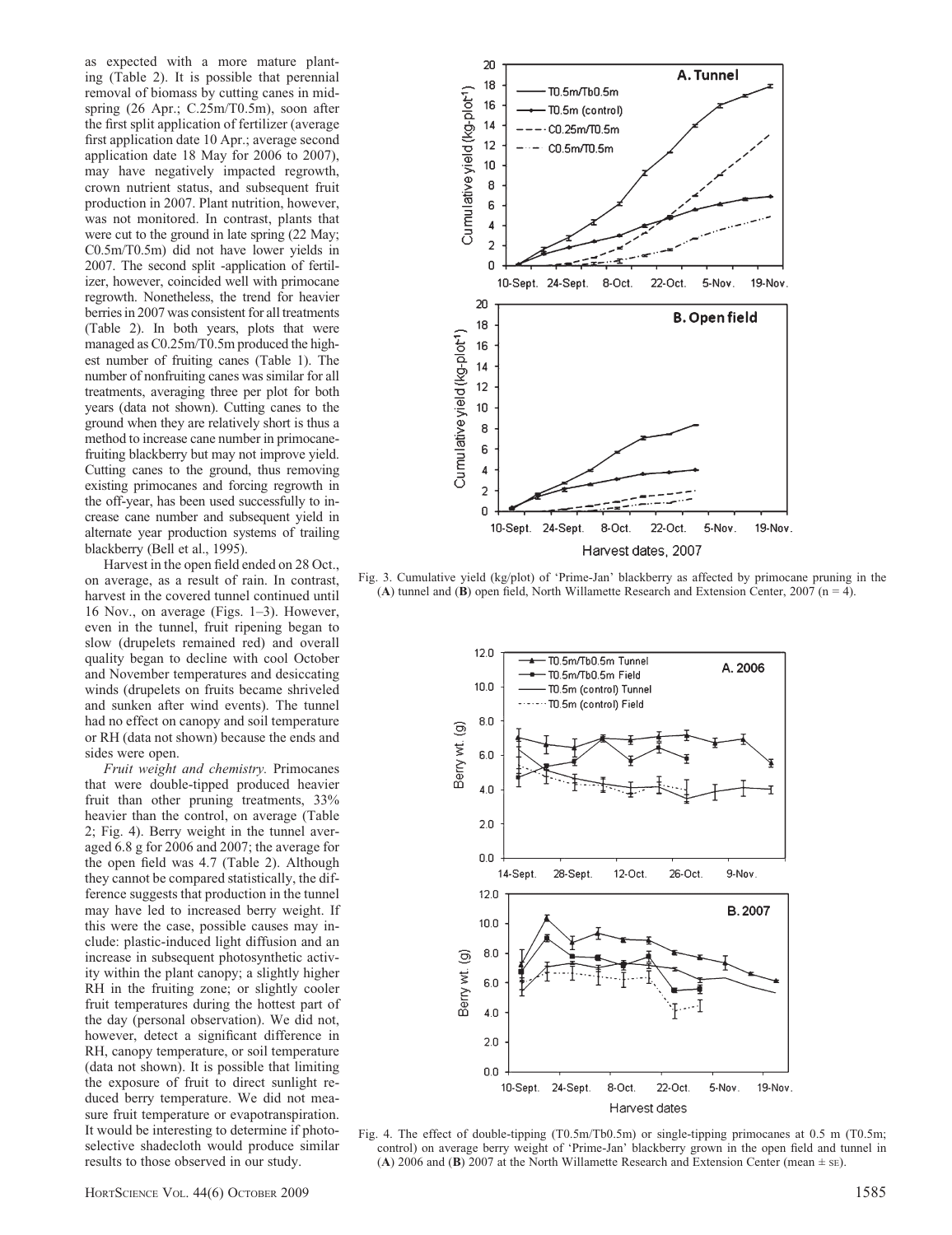In both years, counts of drupelets and unset ovules indicated that flowers on primocanes that were double-tipped did not have more ovules per flower but had significantly more drupelets set compared with those on tipped primocanes in the control (62 versus 48% set in 2006; 73 versus 63% set in 2007, respectively; Table 3). The higher drupelet set was likely the result of better pollination. Doubletipped plots had a greater concentration of flowers per plot with good uniformity among primocanes and thus attractive to pollinators (Apis mellifera L., Bombus spp. Latreille; personal observation). Of these species, the plastic covering the tunnel roof did not seem to inhibit pollinator flight or movement. In

2006, primocanes from both tipping treatments tended to have slightly more ovules in the early harvest season but a lower percentage of drupelets set in the late harvest season (Table 3). In contrast, early-season berries on double-tipped canes in 2007 had a higher percentage of drupelets set than late-season berries; percent drupelet set was fairly consistent throughout the 2007 harvest season in treatments that were tipped once at 0.5 m (control; Table 3). This occurrence of more ovules per flower early in the season is perhaps because the first, and often largest, flowers develop on the apices of the primary and secondary floral axes, as described in Thompson et al. (2007). This has also been

Table 3. The average number of total drupelets, total ovules, and percent drupelet set of fruit from T0.5m/ Tb0.5m (double-tipped) and T0.5m (control) treatments of 'Prime-Jan' blackberry from an early (21 Sept. 2006; 24 Sept. 2007) and late harvest (19 Oct. 2006; 22 Oct. 2007) in the tunnel and field combined (n = 10 in 2006; n = 5 in 2007).

| Year/season               | Treatment <sup>z</sup> | Total drupelets <sup>y</sup> | Total ovules <sup>x</sup> | Drupelet set $(\% )$ |
|---------------------------|------------------------|------------------------------|---------------------------|----------------------|
| 2006                      | T0.5m/Tb0.5m           | $412 \pm 10$                 | $799 \pm 15$              | $52 \pm 1.1$         |
| Early                     | T0.5m                  | $275 \pm 13$                 | $661 \pm 34$              | $42 \pm 2.8$         |
| Late                      | T0.5m/Tb0.5m           | $405 \pm 12$                 | $557 \pm 12$              | $73 \pm 1.7$         |
|                           | T0.5m                  | $310 \pm 14$                 | $583 \pm 22$              | $54 \pm 2.7$         |
| Significance <sup>w</sup> |                        | <b>NS</b>                    | ***                       | <b>NS</b>            |
| 2007                      | T0.5m/Tb0.5m           | $474 \pm 16$                 | $602 \pm 16$              | $79 \pm 2.4$         |
| Early                     | T0.5m                  | $390 \pm 17$                 | $639 \pm 17$              | $61 \pm 2.2$         |
| Late                      | T0.5m/Tb0.5m           | $403 \pm 14$                 | $602 \pm 15$              | $67 \pm 1.6$         |
|                           | T0.5m                  | $367 \pm 21$                 | $558 \pm 18$              | $65 \pm 2.0$         |
| Significance              |                        | <b>NS</b>                    | <b>NS</b>                 | ***                  |

z C0.25m/T0.5m: all primocanes cut to the ground when 0.25 m tall, then later emerging primocanes softtipped at 0.5 m; C0.5m/T0.5m: all primocanes cut to the ground when 0.5 m tall, then later emerging primocanes soft-tipped at 0.5 m; T0.5m/Tb0.5m: all primocanes soft-tipped at 0.5 m tall, then subsequent lateral branches soft-tipped at 0.5 m long; and T0.5m; control: all primocanes soft-tipped at 0.5 m. y Only fully sized drupelets were counted.

x Total counted as fertilized and unfertilized ovules.

 $W_{NS}$ , \*, \*\*, \*\*\*Nonsignificant or significant at  $P \le 0.05$ , 0.01, or 0.001, respectively.

Table 4. The effect of harvest season on berry chemistry of 'Prime Jan' blackberry grown in a tunnel or open field at the North Willamette Research and Extension Center, 2006 to 2007 [n = 9 for pH and total soluble solids (TSS) in 2006;  $n = 3$  for pH and TSS in 2007;  $n = 3$  for titratable acidity in 2006 to 2007;  $n = 2$  for total anthocyanins (TACY) and total phenolics in 2006 to 2007; mean  $\pm$  sE].

|      |                           |                     |                   |                   | Total            |                |                    |
|------|---------------------------|---------------------|-------------------|-------------------|------------------|----------------|--------------------|
|      |                           |                     |                   | TACY <sup>x</sup> | phenolics        |                | Titratable acidity |
| Year | Culture <sup>z</sup>      | Season <sup>y</sup> | pН                | (mg/100 g)        | $(mg/100 g)^{w}$ | TSS(%)         | $(g/100 g)^{v}$    |
| 2006 | Tunnel                    | Early               | $3.44 \pm 0.07$ a | $256 \pm 28.2$    | $698 \pm 112.8$  | $11.7 \pm 0.6$ | $1.12 \pm 0.02$    |
|      |                           | Mid                 | $2.94 \pm 0.05$ b | $225 \pm 0.48$    | $753 \pm 18.1$   | $11.3 \pm 0.9$ | $1.19 \pm 0.05$    |
|      |                           | Late                | $3.07 \pm 0.03$ b | $192 \pm 21.7$    | $690 \pm 9.9$    | $10.1 \pm 0.4$ | $1.38 \pm 0.07$    |
|      | Significance              |                     | ***               | <b>NS</b>         | <b>NS</b>        | <b>NS</b>      | <b>NS</b>          |
| 2006 | Field                     | Early               | $3.44 \pm 0.03$ a | $267 \pm 6.03$ a  | $677 \pm 43.7$   | $12.4 \pm 0.5$ | $1.24 \pm 0.19$    |
|      |                           | Mid                 | $3.05 \pm 0.00$ c | $192 \pm 18.4$    | $733 \pm 35.6$   | $12.5 \pm 0.6$ | $1.28 \pm 0.16$    |
|      |                           | Late                | $3.23 \pm 0.03$ b | $179 \pm 0.47$    | $691 \pm 1.7$    | $10.4 \pm 0.6$ | $1.38 \pm 0.04$    |
|      | Significance <sup>u</sup> |                     | ***               | <b>NS</b>         | <b>NS</b>        | <b>NS</b>      | <b>NS</b>          |
| 2007 | Tunnel                    | Early               | $2.95 \pm 0.08$   | $242 \pm 19.7$    | $647 \pm 63.0$   | $9.4 \pm 0.5$  | $1.16 \pm 0.13$    |
|      |                           | Late                | $2.91 \pm 0.02$   | $220 \pm 19.5$    | $658 \pm 3.9$    | $9.2 \pm 0.2$  | $1.41 \pm 0.10$    |
|      | Significance              |                     | <b>NS</b>         | <b>NS</b>         | <b>NS</b>        | <b>NS</b>      | <b>NS</b>          |
| 2007 | Field                     | Early               | $3.25 \pm 0.07$   | $183 \pm 12.0$    | $559 \pm 46.4$   | $8.8 \pm 0.3$  | $1.23 \pm 0.06$    |
|      |                           | Late                | $3.09 \pm 0.03$   | $200 \pm 9.5$     | $619 \pm 43.9$   | $8.9 \pm 0.1$  | $1.30 \pm 0.03$    |
|      | Significance              |                     | <b>NS</b>         | <b>NS</b>         | <b>NS</b>        | <b>NS</b>      | <b>NS</b>          |

z Plastic was placed on the top of the tunnel on 5 Sept. 2006 and 31 Aug. 2007, 1 to 2 weeks before first harvest. y Fruit were collected for chemical evaluations on ''early'' (21 Sept.), ''mid'' (12 Oct.), and ''late'' season (2 Nov.) harvests in 2006 and ''early'' (2 Oct.) and ''late'' season (6 Nov.) harvests in 2007. x Total anthocyanins expressed as milligrams of cyanidin-3-glucoside per 100 g fresh weight (FW). wTotal phenolics expressed as milligrams of gallic acid equivalents (GAE) per 100 g FW. v Titratable acidity expressed as equivalent weight (EW) of anhydrous citric acid in g per 100 g FW.  $v_{\text{NS}, *}, *$ , \*\*\*Nonsignificant or significant at  $P \le 0.05, 0.01$ , or 0.001, respectively, within tunnel or open field.

reported by Strik et al. (1996) in other blackberry genotypes. Thus, berry weight is generally greater in the early harvest season and declines over time as fruits on tertiary and quaternary axes ripen. Berry weight declined in all treatments as the harvest season progressed in both years (Fig. 4). Furthermore, ovule viability and receptivity to pollen grains has been shown to decline with exposure to high temperatures (29 to 35 -C; Stanton et al., 2007). Drake and Clark (2003) reported that bloom time temperatures of 36 °C resulted in small, crumbly fruit from tipped treatments in 'Prime-Jan' and 'Prime-Jim'. Higher temperatures in the early harvest season (27 to 32  $^{\circ}$ C in 2006 and 2007) may have thus reduced ovule and/or pollen viability and ovule receptivity in flowers that were open when fruit collection began; all treatments had open flowers on tertiary and quaternary axes when harvest began.

Harvest date affected fruit pH in 2006, but not in 2007 (Table 4). In 2006, fruit pH was highest in the early season compared with mid- and late-season harvests. Presence of plastic on the tunnel did not appear to affect fruit chemistry other than possibly pH, which tended to be higher in the open field, although this could not be analyzed statistically (Table 4). In 2006, measurements of PAR were less under the tunnel than the open field on all sampling dates, by 31% on average, but this did not appear to affect berry chemistry.

#### Summary

Using a tunnel to extend the fruiting season for 'Prime-Jan' is feasible in a mild climate like that of western Oregon. Primocanes that were double-tipped responded most favorably in terms of growth, time of harvest, and yield with an unheated tunnel in our climate. The pruning systems used here increased yield and offered options for season extension, particularly in warmer climates or in cooler climates with heated tunnels/ greenhouses. Double-tipping 'Prime-Jan', in combination with protected culture, increased yield by 267% and 159% compared with softtipping once at 0.5 m (control) in 2006 and 2007, respectively. Double-tipped primocanes produced the highest yields during late September and early October, well within our objectives for target harvest dates. However, the labor costs of double-tipping would have to be weighed against the possible increased yields.

Levels of TACY, TSS, total phenolics, and pH tended to decline as the harvest season progressed in both the tunnel and open field systems. Differences between the cultural systems were not able to be analyzed, however.

The positive effect on yield, berry weight, and season extension found in our study may make tunnel production an economically viable option for growers in mild climates. However, economic analysis is necessary, because managing tunnel plastic placement, removal, and venting during wind events is labor-intensive.